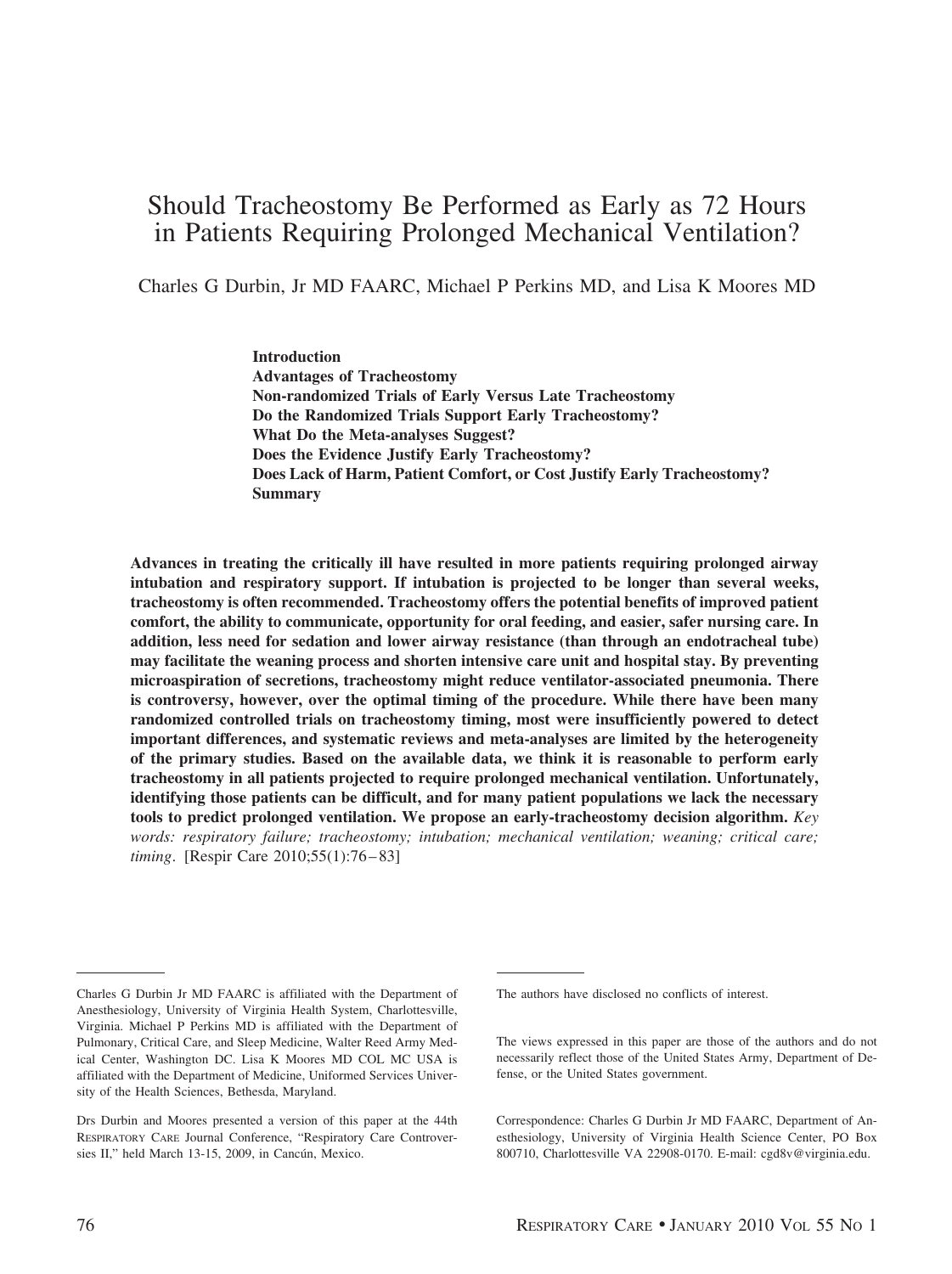#### **Introduction**

Advances and improvements in treating the critically ill have resulted in more patients requiring prolonged airway intubation and respiratory support. In the recent past it was generally recommended that if intubation is projected to be longer than several weeks, tracheostomy should be performed. The decision to perform a tracheostomy in a critically ill patient should be individualized to the patient and pathology, balancing the patient's wishes, expected recovery course, risk of continued translaryngeal intubation, and surgical risks. Tracheostomy offers several important benefits over continued translaryngeal intubation, including improved patient comfort, better oral hygiene, improved ability to communicate, opportunity for oral feeding, and easier, safer nursing care. Less need for sedation and analgesia<sup>1</sup> and lower airway resistance (than through an endotracheal tube) may facilitate the weaning process<sup>2</sup> and help avoid ventilator-associated pneumonia.

The primary reason to place a tracheostomy is to avoid the complications of prolonged translaryngeal intubation, which include dental damage, sinus obstruction, sinus infection, mouth injury, laryngeal trauma, cricoid cartilage damage, tracheal injury (from cuff and tube tip), and ventilator-associated pneumonia. Accidental extubation with airway loss and tube occlusion are additional risks of prolonged translaryngeal intubation. These latter, potentially lethal risks, are believed to be less likely with tracheostomy. The risks of continued translaryngeal intubation need to be balanced with the acute surgical risks of performing tracheostomy and its long-term complications. One of the serious problems of balancing the risks and benefits of tracheostomy is that all studies of tracheostomy outcomes include a variable period of translaryngeal intubation prior to tracheostomy. This makes it impossible to separate the risk contributions from the endotracheal tube versus the tracheostomy. The risks of translaryngeal intubation undoubtedly increase with duration of intubation, but the magnitude and speed of the risk increase are influenced by patient, disease process, and environmental factors. Thus, when to perform a tracheostomy is open to debate. Optimal timing (early vs late tracheostomy) remains controversial.

One difficulty in resolving the tracheostomy timing issue is that there is no uniformity in the literature about the definition of "early" tracheostomy. In the 1980s a tracheostomy was considered "early" if it was performed before 21 days of translaryngeal intubation.3 But the timing of tracheostomy has changed over the last several years, and now many suggest tracheostomy within 2–10 days. This definition of "early" corresponds to that proposed by the otorhinolarygologists, who have always suggested tracheostomy within several days to prevent laryngeal injury from even these short periods of intubation.4 Lack of common definitions for "early" and "late" tracheostomy makes comparison of published studies difficult. To frame the debate in this paper, we will define early tracheostomy as within 3–5 days of translaryngeal intubation, though the literature we discuss will include longer periods.

While there have been many randomized controlled trials (RCTs) on tracheostomy timing, most have been insufficiently powered to detect important differences. The meta-analyses have been limited by the different definitions of "early," inconsistent use of weaning protocols, different tracheostomy techniques, differences in blinding of clinicians to group assignment, and other important study differences. These issues make it difficult to come to a clear conclusion about tracheostomy timing.

#### **Advantages of Tracheostomy**

Table 1 lists potential advantages of tracheostomy over continued translaryngeal intubation. Patient comfort is important. In a follow-up study of patients who were randomized either to remain translaryngeally intubated for a prolonged period or to receive early tracheostomy, Blot and colleagues reported that oral comfort scores, feeling of mouth uncleanliness, perception of change in body image, feelings of safety, and overall comfort were lower in the prolonged-intubation group.5 All 13 thirteen patients who survived to hospital discharge and were able to answer (6 in the early-tracheostomy group and 7 in the prolongedintubation group) and who had undergone both translaryngeal intubation and tracheostomy reported tracheostomy as the more comfortable airway. Improved patient comfort alone may be enough to justify early tracheostomy rather than continuing with translaryngeal intubation and eventually performing a tracheostomy.

Tracheostomy may allow for more rapid weaning from mechanical ventilation. In a prospective trial with 74 surgical/trauma patients who were unable to pass a spontaneous breathing trial after 72 hours of mechanical ventilation, the subjects were divided into 2 groups: continued translaryngeal intubation, and immediate tracheostomy prior to attempting weaning.6 In both groups, weaning was carried out with the same protocol of gradual reduction in pressure support. There were 21 patients in the early-tracheostomy group and 54 in the continued-translaryngealintubation group, 25 of whom eventually underwent tracheostomy. Only early tracheostomy and the rapid shallow breathing index predicted more rapid weaning; in the early-tracheostomy group the odds ratio was 2.1 for being weaned in 3 days versus 6 days. Although mortality was different (0% in the early-tracheostomy group and 10% in the other group), that difference was not significant  $(P = .15)$ .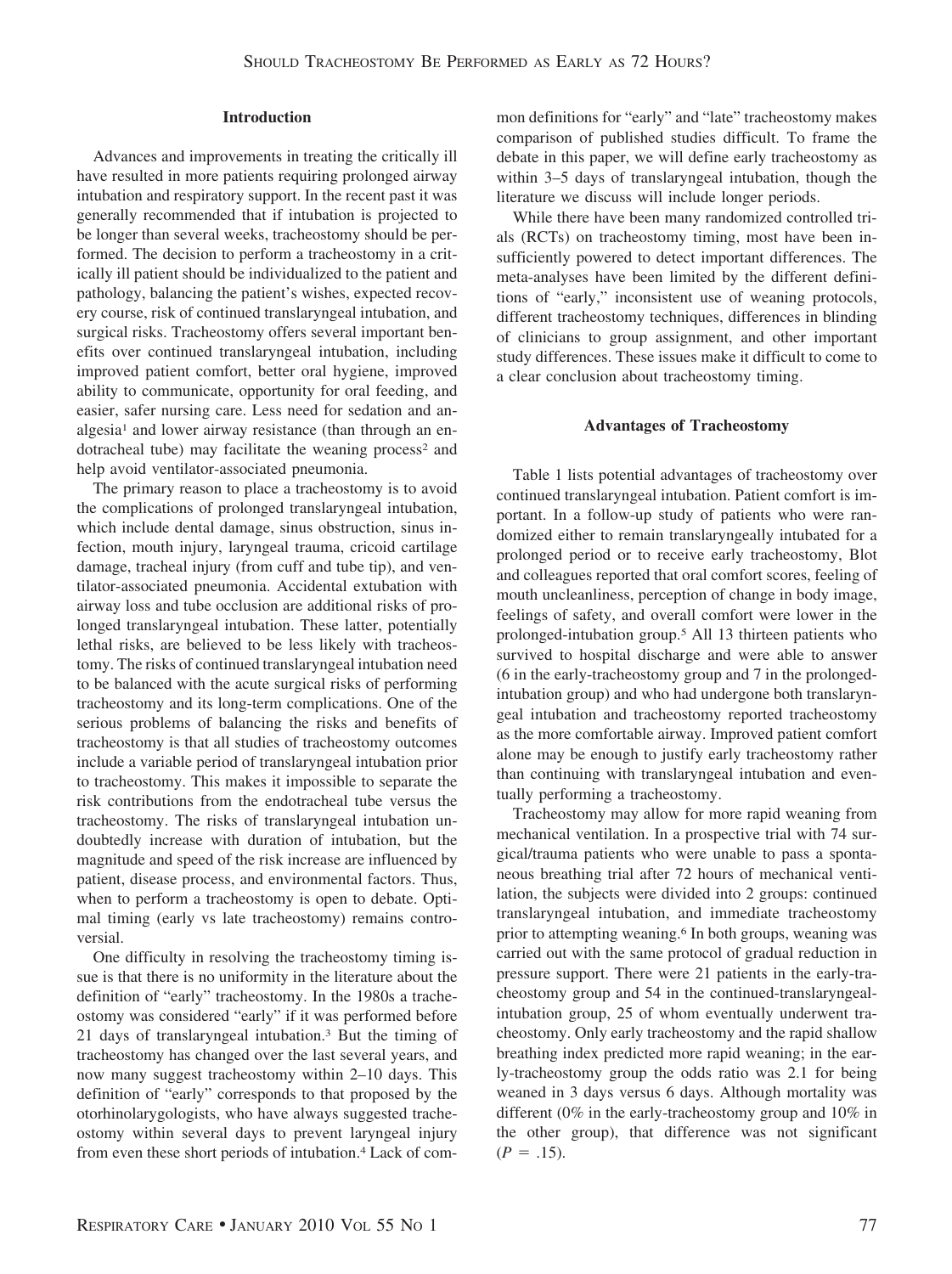Table 1. Potential Advantages of Translaryngeal Intubation Versus Tracheostomy

| Translaryngeal Intubation                        | Tracheostomy                                     |  |
|--------------------------------------------------|--------------------------------------------------|--|
| Ease and rapidity of initial placement of device | Safety of reinsertion after stomal maturation    |  |
| Avoidance of acute surgical complications        | Less skilled care environment                    |  |
| Bleeding                                         | Earlier mobilization                             |  |
| Tracheal injury                                  | Reduced laryngeal damage                         |  |
| Nerve injury                                     | Laryngeal stenosis less likely                   |  |
| Barotrauma                                       | Less voice damage                                |  |
| Low initial cost of device placement             | Better oral hygiene                              |  |
| Lower resource use for placement                 | Better pulmonary secretion removal               |  |
| Avoidance of late surgical complications         | Less likely tube occlusion                       |  |
| Stoma infection                                  | Better ability to communicate                    |  |
| Vascular erosion                                 | Lip reading                                      |  |
| Nerve injury                                     | Speaking valve                                   |  |
| Stomal stenosis                                  | Less oral-structure injury (teeth, tongue, lips) |  |
|                                                  | Better patient comfort                           |  |
|                                                  | Less sedation needed                             |  |
|                                                  | Lower incidence of sinusitis                     |  |
|                                                  | Preservation of glottic competence               |  |
|                                                  | Lower aspiration risk                            |  |
|                                                  | Less risk of ventilator-associated pneumonia     |  |
|                                                  | Better swallowing function                       |  |
|                                                  | Earlier oral feeding                             |  |
|                                                  | More rapid weaning from mechanical ventilation   |  |
|                                                  | Lower airway resistance to breathing             |  |
|                                                  | Less dead space                                  |  |
|                                                  | Lower work of breathing                          |  |



Fig. 1. Relationship between day when tracheostomy was performed and hospital stay, total days of ventilation, intensive care unit (ICU) stay, and frequency of pneumonia. (Adapted from Reference 7.)

## **Non-randomized Trials of Early Versus Late Tracheostomy**

Some trials suggest better outcomes with earlier tracheostomy in selected patients. In a review of a large trauma database, tracheostomy timing influenced duration of mechanical ventilation, hospital and intensive care unit (ICU) stay, and incidence of pneumonia.7 The earlier the tracheostomy was performed, the greater the benefit (Fig 1), but mortality was not different with early tracheostomy. Interestingly, mortality was higher with earlier tracheostomy in those patients predicted unlikely to survive. This is probably due to clinician bias in providing tracheostomy early to the sickest patients, most commonly in conjunction with emergency exploratory surgery.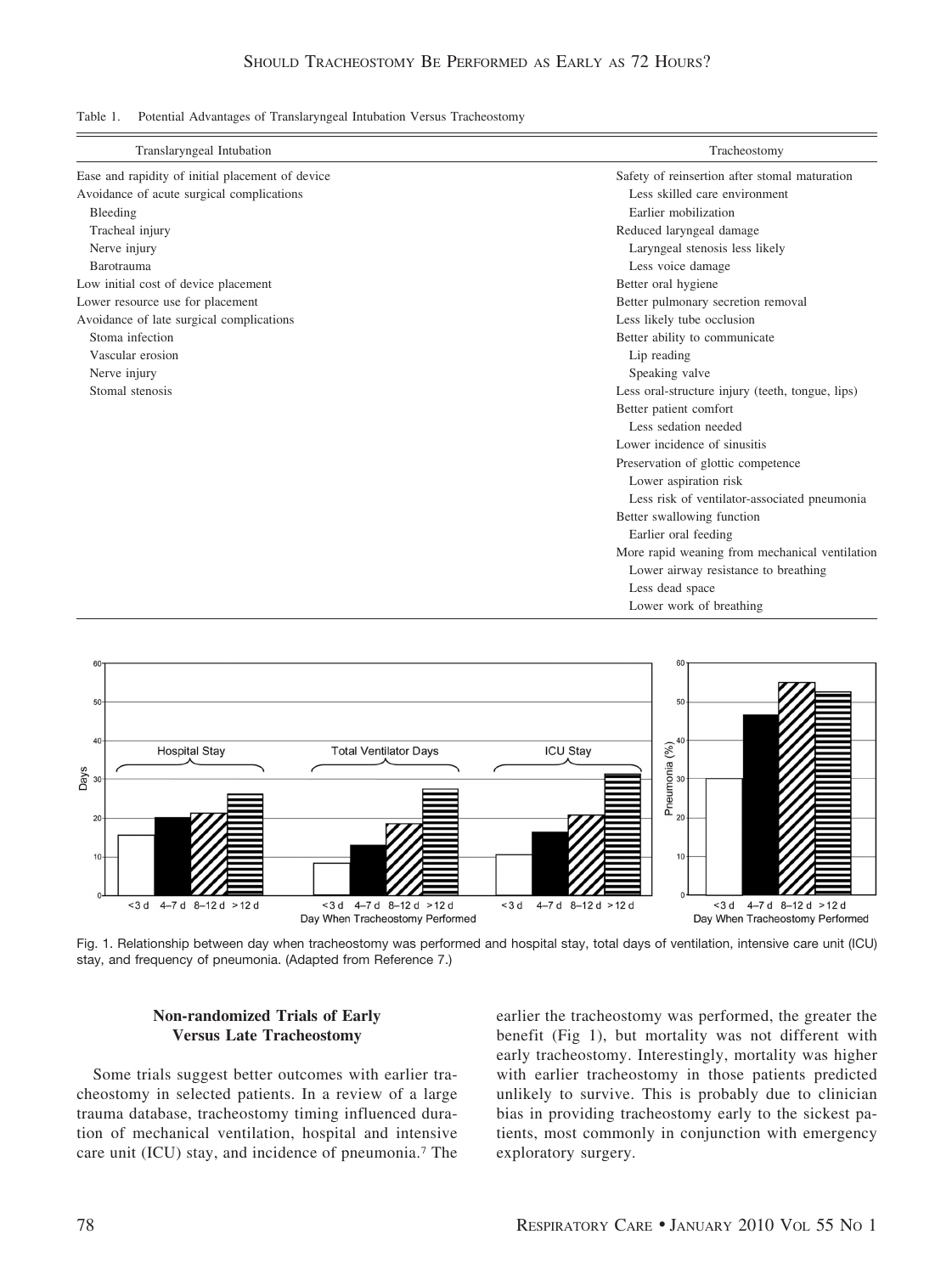Flaatten and colleagues reported prolonged translaryngeal intubation and tracheostomy experience in a single Norwegian ICU over a period of 5 years.8 They found better survival up to 1 year and better severity-of-illnesscorrected mortality in patients who received tracheostomy, but there were differences in subject demographics, and this was not a prospective trial. Flaatten et al also compared the 462 patients (equally divided) who received tracheostomy before versus after day 6. While the later-tracheostomy group had minimally higher Simplified Acute Physiology Score on admission (48.3 vs 44.4), the earlytracheostomy group was slightly older (55.1 y vs 51.9 y). Hospital mortality (22.2% vs 32.5%), 1-year mortality (33.9% vs 40.7%), and standardized mortality ratio (0.63 vs 0.78) were significantly better in the early-tracheostomy patients. Ventilator days, hospital and ICU stay, and costs were lower in the early-tracheostomy group.

A report from Morocco showed similar results. Aissaoui et al9 described a retrospective clinical study in a 12-bed ICU in January 2001 to June 2005. All patients in respiratory failure who received a tracheostomy were divided into 2 groups: tracheostomy on or before day 7, and tracheostomy after day 7. During the 4-year study period, 112 patients underwent tracheostomy, and 62 had tracheostomy before day 7. Earlier tracheostomy was associated with a significantly shorter period of sedation ( $10 \pm 3$  d vs  $17 \pm 5$  d,  $P \leq .001$ ), shorter mechanical ventilation  $(21 \pm 19 \text{ d vs } 29 \pm 17 \text{ d}, P = .02)$  and shorter ICU stay  $(33 \pm 22 \text{ d vs } 42 \pm 18 \text{ d}, P = .042)$ . Several nonsignificant trends also favored early tracheostomy: pneumonia rate (21% vs  $31\%, P = .13$ ), successful weaning (50% vs 36%,  $P = .19$ ), and mortality (38% vs 54%,  $P = .15$ ).

# **Do the Randomized Trials Support Early Tracheostomy?**

Bouderka et al prospectively randomized 62 patients with severe head injury and Glasgow coma scores of  $\leq 8$ to early tracheostomy (5th or 6th day of admission,  $n = 31$ ) or prolonged endotracheal intubation  $(n = 31)$ .<sup>10</sup> They found shorter mechanical ventilation, by 3 days, with early tracheostomy. There was no difference in pneumonia or mortality. The control group continued endotracheal intubation for a mean  $\pm$  SD 17.5  $\pm$  10.6 d. With current practices some of those patients would be expected to receive a tracheostomy within 10 –14 days. But Bouderka et al did not describe their weaning methods, which raises concern about the validity of their finding of shorter mechanical ventilation with early tracheostomy. It is certainly possible that the providers were more aggressive in their weaning attempts once a tracheostomy was performed.

Rodriguez et al<sup>11</sup> prospectively randomized 106 surgical ICU patients to early tracheostomy (within 7 days of admission,  $n = 51$ ) or late tracheostomy ( $> 7$  days after

admission,  $n = 55$ ). Although early tracheostomy was defined as within 7 days, all the patients assigned to this group received tracheostomy on or before the fifth day of admission. The participants were not critically ill (average Acute Physiology and Chronic Health Evaluation II score 10), and included trauma and non-trauma patients. Early tracheostomy was associated with shorter ICU stay, hospital stay, and mechanical ventilation. But Rodriguez et al used quasi-randomization, did not describe their methods for ventilator liberation, and excluded from analysis many patients randomized to late tracheostomy who were extubated prior to requiring the procedure, which would bias the results toward the early-tracheostomy group.

Sugerman et al<sup>12</sup> prospectively randomized 127 patients to either early tracheostomy (day 3–5 of admission) or prolonged intubation. The participants included a mix of patients, including head trauma, multiple trauma, and noninjured surgical patients. There was no difference in the risk of death, pneumonia, or ICU stay. The study had important limitations, including incomplete data for all randomized patients, quasi-randomization, and significant physician bias toward patient enrollment.

Rumbak et al<sup>13</sup> prospectively studied 120 medical patients in the ICU. These patients were critically ill and had Acute Physiology and Chronic Health Evaluation II scores  $>$  25, approximately 50% had chronic obstructive pulmonary disease, and the majority were on high-dose vasopressors. They were randomized to either early tracheostomy (within 2 d of admission,  $n = 60$ ) or late tracheostomy (day 14–16 of admission,  $n = 60$ ). The projected need for prolonged intubation was indicated as a specific inclusion criteria, but Rumbak et al did not describe the method by which these patients were identified. Early tracheostomy was associated with lower mortality, less pneumonia, and shorter time in the ICU and on mechanical ventilation. The generalizability of this study is limited by the inclusion of only a very specific group of severely ill medical patients.

Saffle et al<sup>14</sup> performed a prospective randomized trial of early tracheostomy in 44 burn patients. The timing of early tracheostomy was not specifically defined, but tracheostomy occurred at a mean of 4 days after burn injury, and the control group received prolonged intubation, then tracheostomy, at a mean of 14.8 days. They used a previously validated prediction equation to predict which patients would require prolonged mechanical ventilation. There were no differences in survival, pneumonia, duration of ventilation, or ICU stay.

Blot et al<sup>5</sup> recently conducted a well designed RCT with 123 severely ill medical, surgical, and trauma ICU patients, comparing early tracheostomy (within 4 days of intubation,  $n = 61$ ) to prolonged intubation (tracheostomy after  $\geq$  14 days of endotracheal intubation,  $n = 62$ ). This trial was closed early, due to difficulties with enrollment, because providers were hesitant to follow the study pro-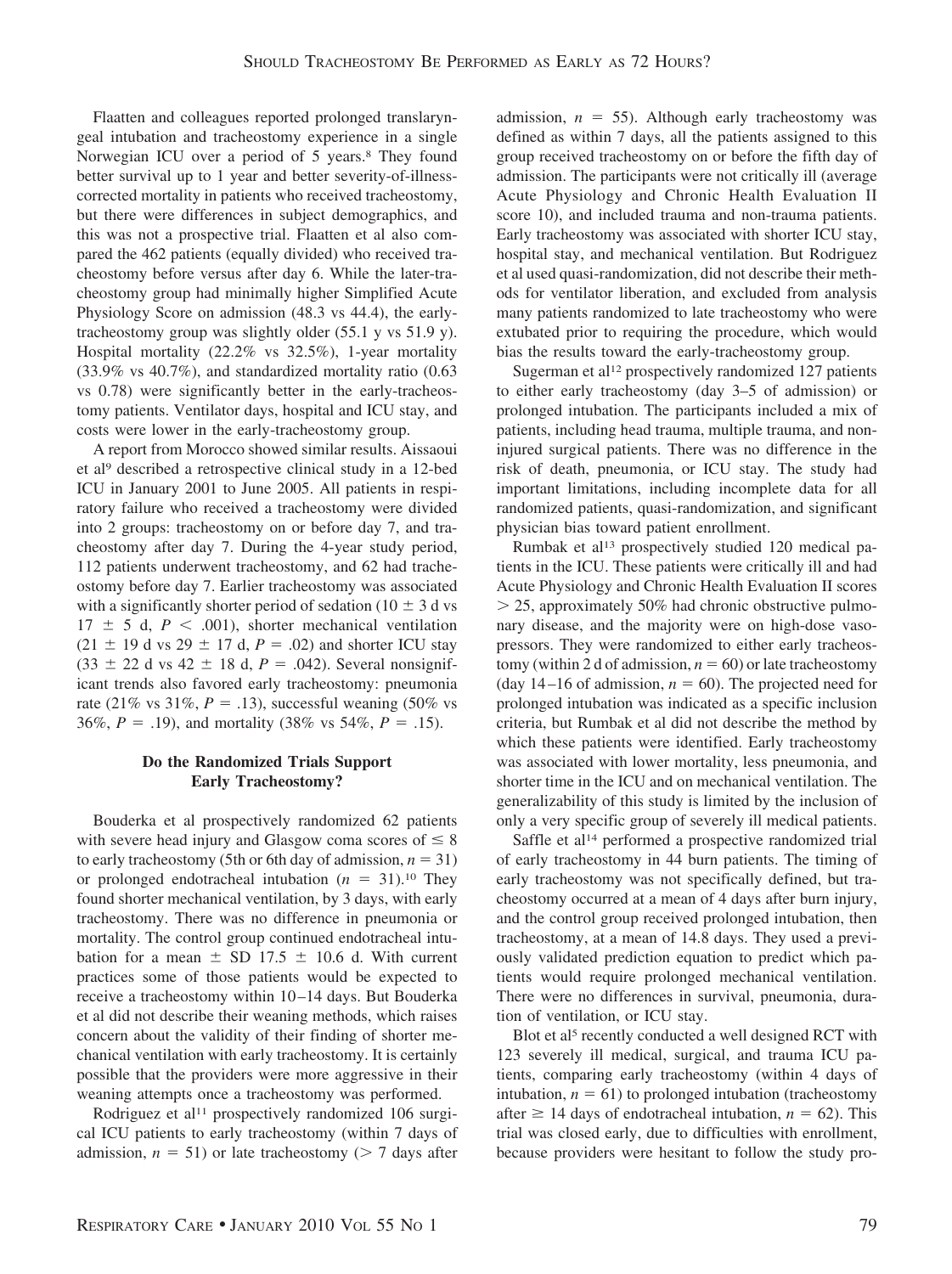# A

| <b>First Author</b>                             | Early Tracheostomy<br>n/N                                                                               | ∟ate Tracheostomy<br>n/N | Odds Ratio (random)<br>(95%CI)                      | Odds<br>Ratio | 95% CI         |
|-------------------------------------------------|---------------------------------------------------------------------------------------------------------|--------------------------|-----------------------------------------------------|---------------|----------------|
| Blot <sup>5</sup>                               | 30/61                                                                                                   | 31/62                    |                                                     | 0.97          | $0.48 - 1.96$  |
| Bouderka <sup>10</sup>                          | 18/31                                                                                                   | 19/31                    |                                                     | 0.87          | $0.32 - 2.41$  |
| Dunham <sup>16</sup>                            | 20/34                                                                                                   | 20/40                    |                                                     | 1.43          | $0.57 - 3.59$  |
| Rodriguez <sup>11</sup>                         | 40/51                                                                                                   | 53/55                    |                                                     | 0.14          | $0.03 - 0.65$  |
| Rumbak <sup>13</sup>                            | 3/60                                                                                                    | 15/60                    |                                                     | 0.16          | $0.04 - 0.58$  |
| Saffle <sup>14</sup>                            | 21/21                                                                                                   | 22/23                    |                                                     | 2.87          | $0.11 - 74.28$ |
| Sugarman <sup>12</sup>                          | 26/53                                                                                                   | 32/59                    |                                                     | 0.81          | $0.39 - 1.71$  |
| Total                                           | 158/311                                                                                                 | 192/330                  |                                                     | 0.67          | $0.36 - 1.23$  |
|                                                 | Heterogeneity: $tau^2 = 0.34$ , chi-square = 13.39,<br>degrees of freedom = 6, $P = .04$ , $I^2 = 55\%$ |                          |                                                     |               |                |
| Test for overall effect: $Z = 1.29$ , $P = .20$ |                                                                                                         |                          | 0.01<br>0.1<br>10                                   | 100           |                |
|                                                 |                                                                                                         |                          | <b>Favors Experimental</b><br><b>Favors Control</b> |               |                |

### B

| <b>First Author</b>                                                                                                                              | Early Tracheostomy<br>n/N                                                                                         | Late Tracheostomy<br>n/N                         | Odds Ratio (random)<br>(95%CI)                                   | Odds<br>Ratio                                | 95% CI                                                                                              |
|--------------------------------------------------------------------------------------------------------------------------------------------------|-------------------------------------------------------------------------------------------------------------------|--------------------------------------------------|------------------------------------------------------------------|----------------------------------------------|-----------------------------------------------------------------------------------------------------|
| Blot <sup>5</sup><br>Bouderka <sup>10</sup><br>Rodriguez <sup>11</sup><br>Rumbak <sup>13</sup><br>Saffle <sup>14</sup><br>Sugarman <sup>12</sup> | 12/61<br>12/31<br>9/51<br>19/60<br>4/21<br>13/53                                                                  | 15/62<br>7/31<br>13/55<br>37/60<br>6/23<br>11/59 |                                                                  | 0.77<br>2.17<br>0.69<br>0.29<br>0.67<br>1.42 | $0.33 - 1.81$<br>$0.71 - 6.571$<br>$0.27 - 1.79$<br>$0.14 - 0.61$<br>$0.16 - 2.79$<br>$0.57 - 3.51$ |
| Total<br>Test for overall effect: $Z = 0.76$ , $P = .45$                                                                                         | 69/277<br>Heterogeneity: $tau^2 = 0.32$ , chi-square = 11.65.<br>degrees of freedom = 5, $P = .04$ , $1^2 = 57\%$ | 89/290<br>0.01                                   | 0.1<br>10<br><b>Favors Experimental</b><br><b>Eavors Control</b> | 0.79<br>100                                  | $0.43 - 1.45$                                                                                       |

Fig. 2. Meta-analysis of all the included studies of early versus late tracheostomy. A: Pneumonia rate. B: Mortality.

tocol and had difficulty predicting the need for prolonged intubation. The study was underpowered to detect differences in predefined outcomes. However, the study did suggest better patient comfort with early tracheostomy.

#### **What Do the Meta-analyses Suggest?**

Griffiths et al<sup>15</sup> meta-analyzed 5 trials,<sup>10,11,13,14,16</sup> in which the time to early tracheostomy ranged from zero to 7 days after initiation of mechanical ventilation or ICU admission, and the study participants included general trauma, head trauma, surgical, medical, and burn patients. Two of the trials used quasi-randomization techniques.13,16 The meta-analysis found shorter mechanical ventilation and ICU stay, but no difference in mortality or pneumonia rates with early tracheostomy.

Dunham and Ransom<sup>17</sup> systemically reviewed and metaanalyzed trials of early tracheostomy in trauma patients and found no difference in mortality with early tracheostomy among retrospective studies and RCTs. Meta-analysis of the randomized prospective trials found no difference in pneumonia or mortality. In the studies reviewed there was a wide variation in time to early tracheostomy and duration of prolonged endotracheal intubation in the control arms, and several limitations in individual study design.

Maziak et al<sup>18</sup> systemically reviewed 3 RCTs and 2 retrospective reviews and were unable to make conclusions regarding outcomes with early tracheostomy. Similar to the other meta-analyses, there were important differences between the study populations and inclusion criteria, and the trials used flawed randomization techniques.

#### **Does the Evidence Justify Early Tracheostomy?**

Most of the RCTs of early tracheostomy have found no important benefits with early tracheostomy in patients who may require prolonged intubation. Rumbak et al<sup>13</sup> found improvements in meaningful outcomes, including mortality and pneumonia rates, but that trial was conducted on a very selected group of critically ill medical ICU patients, and they did not specify their method for predicting prolonged intubation. A few trials have found improvements in less important outcomes, such as duration of mechanical ventilation and ICU stay, but these studies had important design limitations and did not indicate or control their weaning methods. The meta-analyses by Griffiths et al<sup>15</sup> also suggested improvement in less important outcomes, but included trials with substantially different inclusion and exclusion criteria, definition of early tracheostomy, and variable study quality. These issues limit the external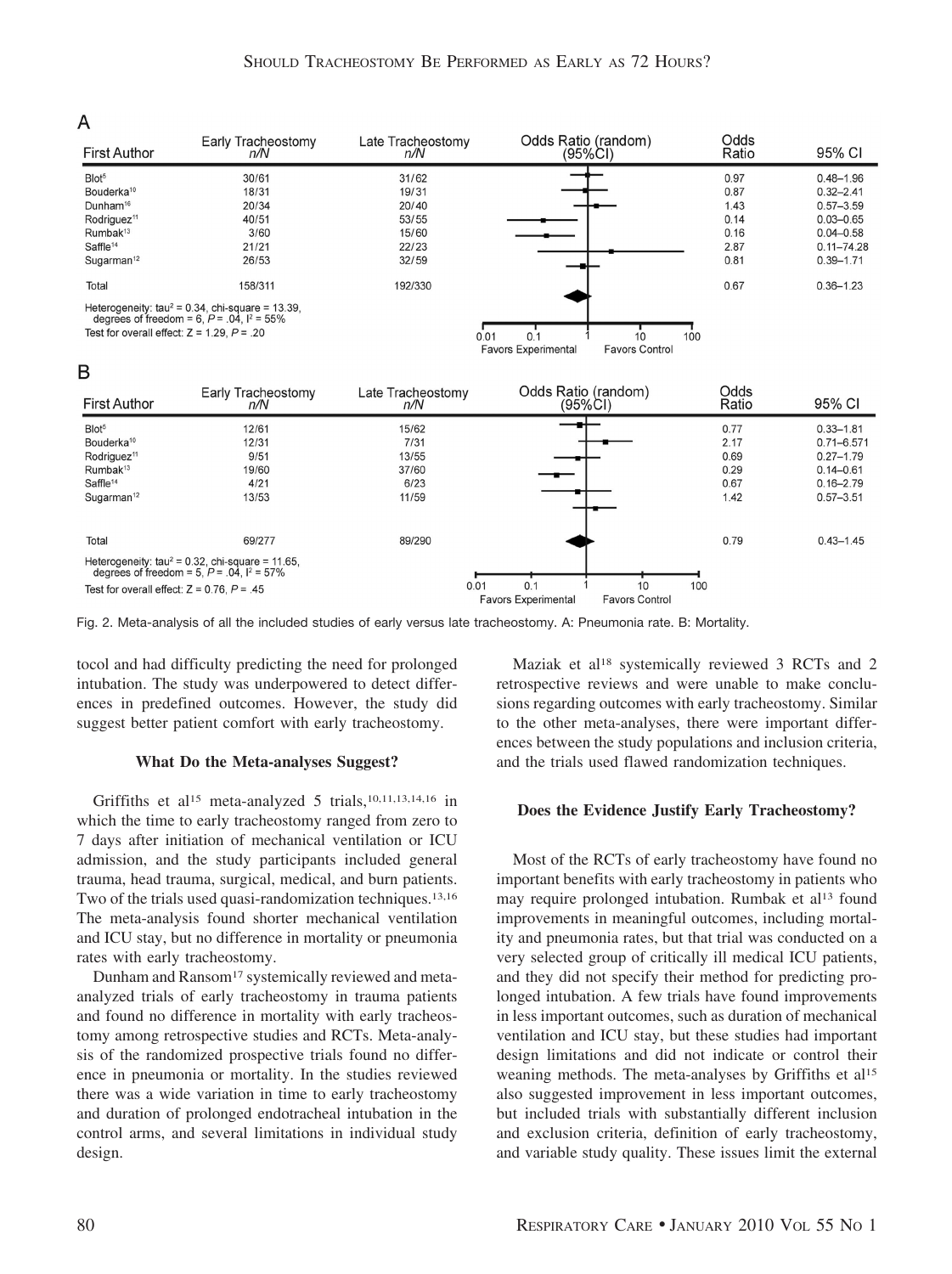$\sim$   $\sim$   $\sim$   $\sim$   $\sim$ 

# A

| <b>First Author</b>                | Early Tracheostomy<br>n/N                                                                              | Late Tracheostomy<br>n/N | Odds Ratio (random)<br>(95%CI)                                     | Odds<br>Ratio | 95% CI         |
|------------------------------------|--------------------------------------------------------------------------------------------------------|--------------------------|--------------------------------------------------------------------|---------------|----------------|
| Blot <sup>5</sup>                  | 30/61                                                                                                  | 31/62                    |                                                                    | 0.97          | $0.48 - 1.96$  |
| Dunham <sup>10</sup>               | 20/34                                                                                                  | 20/40                    |                                                                    | 1.43          | $0.57 - 3.59$  |
| Rumbak <sup>13</sup>               | 3/60                                                                                                   | 15/60                    |                                                                    | 0.16          | $0.04 - 0.58$  |
| Saffle <sup>14</sup>               | 21/21                                                                                                  | 22/23                    |                                                                    | 2.87          | $0.11 - 74.28$ |
| Total                              | 74/176                                                                                                 | 88/185                   |                                                                    | 0.76          | $0.28 - 2.05$  |
|                                    | Heterogeneity: $tau^2 = 0.59$ , chi-square = 8.43,<br>degrees of freedom = 3, $P = .04$ , $1^2 = 64\%$ |                          |                                                                    |               |                |
| Test for overall effect: $P = .58$ |                                                                                                        |                          | 100<br>0.01<br><b>Favors Control</b><br><b>Favors Experimental</b> |               |                |
| B                                  |                                                                                                        |                          |                                                                    |               |                |
| <b>First Author</b>                | Early Tracheostomy<br>n/N                                                                              | Late Tracheostomy<br>n/N | Odds Ratio (random)<br>(95%CI)                                     | Odds<br>Ratio | 95% CI         |
|                                    |                                                                                                        |                          |                                                                    |               |                |

| <b>First Author</b>                                                                       | Early Tracheostomy<br>n/N                                                                              | Late Tracheostomy<br>n/N      | <b>OUUS Ralio Hangoin</b><br>(95%CI)                                     | vuus<br>Ratio                          | 95% CI                                                            |
|-------------------------------------------------------------------------------------------|--------------------------------------------------------------------------------------------------------|-------------------------------|--------------------------------------------------------------------------|----------------------------------------|-------------------------------------------------------------------|
| Blot <sup>5</sup><br>Dunham <sup>16</sup><br>Rumbak <sup>13</sup><br>Saffle <sup>14</sup> | 12/61<br>0/0<br>19/60<br>4/21                                                                          | 15/62<br>0/0<br>37/60<br>6/23 |                                                                          | 0.77<br>Not calculable<br>0.29<br>0.67 | $0.33 - 1.81$<br>Not calculable<br>$0.14 - 0.61$<br>$0.16 - 2.79$ |
| Total                                                                                     | 35/142                                                                                                 | 58/145                        |                                                                          | 0.49                                   | $0.25 - 0.97$                                                     |
|                                                                                           | Heterogeneity: $tau^2 = 0.13$ , chi-square = 3.11,<br>degrees of freedom = 2, $P = .21$ , $I^2 = 36\%$ |                               |                                                                          |                                        |                                                                   |
| Test for overall effect: $P = 0.04$                                                       |                                                                                                        |                               | 0.01<br>0.1<br>10<br><b>Eavors Control</b><br><b>Eavors Experimental</b> | 100                                    |                                                                   |

Fig. 3. Meta-analysis of only the high-quality studies of early versus late tracheostomy. A: Pneumonia rate. B: Mortality.

validity of those studies and make it difficult to apply them to a general ICU population.

Because of the limitations of the earlier reviews, we conducted our own meta-analysis of RCTs of early versus late tracheostomy or prolonged translaryngeal intubation. We performed an initial subgroup analysis and included only the trials that defined early tracheostomy as within 5 days from initiation of mechanical ventilation. We then narrowed that analysis further by including only studies of high-quality design. We felt these subgroup analyses would produce clinically useful data, because 5 days is sooner than might be expected in conventional practice and would reduce heterogeneity in the definition of early tracheostomy.

Our meta-analysis found the following results. Seven studies were identified,5,10-14,17 which comprised 641 patients (311 patients in the early-tracheostomy arm and 330 patients in the late-tracheostomy or prolonged-translaryngeal-intubation arm). Six of these trials performed tracheostomy within 5 days. Two trials used quasi-randomization and had additional important design limitations. If we include all the studies, early tracheostomy did not significantly affect mortality (odds ratio [OR] 0.79, 95% confidence interval [CI] 0.3–1.45) or risk of pneumonia (OR 0.67, 95% CI 0.36 –1.23) (Fig. 2).

When the analysis was restricted to the 5 studies in which tracheostomy was performed within 5 days, there was no difference in mortality (OR 0.66, 95% CI 0.37– 1.17), risk of pneumonia (OR 0.62, 95% CI 0.3–1.3), or duration of mechanical ventilation ( $-7.32$  d, 95% CI  $-15.3$ ) to 0.65).

 $\sim$   $\sim$ 

Restricting the analysis to trials of acceptable design with tracheostomy performed within 5 days, mortality was significantly lower (OR  $0.49, 95\%$  CI  $0.25-0.97$ ), but there was no effect on duration of mechanical ventilation  $(-3.13 \text{ d}, 95\% \text{ CI} -11.74 \text{ to } 5.47)$  or risk of pneumonia (OR 0.76, 95% CI 0.28 –2.05) (Fig. 3). Only 3 trials evaluated ICU stay, and our analysis indicated significantly shorter ICU stay  $(-10.96 \text{ d}, 95\% \text{ CI} -17.42 \text{ to } -4.38)$ with early tracheostomy.

In our analysis we attempted to mitigate the differences in tracheostomy timing and study quality in the available literature. When we restricted the analysis to studies with true early tracheostomy ( $\leq 5$  d) and high-quality designs, there was a statistically significant reduction in mortality. However, this finding should be interpreted with caution. The analysis included only 3 trials and was heavily influenced by the study by Rumbak et al,<sup>13</sup> whereas the other 2 trials found near equivalency in mortality risk. The Rumbak et al trial may not be generalizable because of its very narrow patient population. To conclude that early tracheostomy reduces mortality based primarily on that one study would be premature.

Our analysis also found shorter ICU stay with early tracheostomy. This also included data from only 3 trials, but each study favored or at least trended toward shorter ICU stay. However, 2 of these trials used quasi-randomization, which may limit the validity of this finding.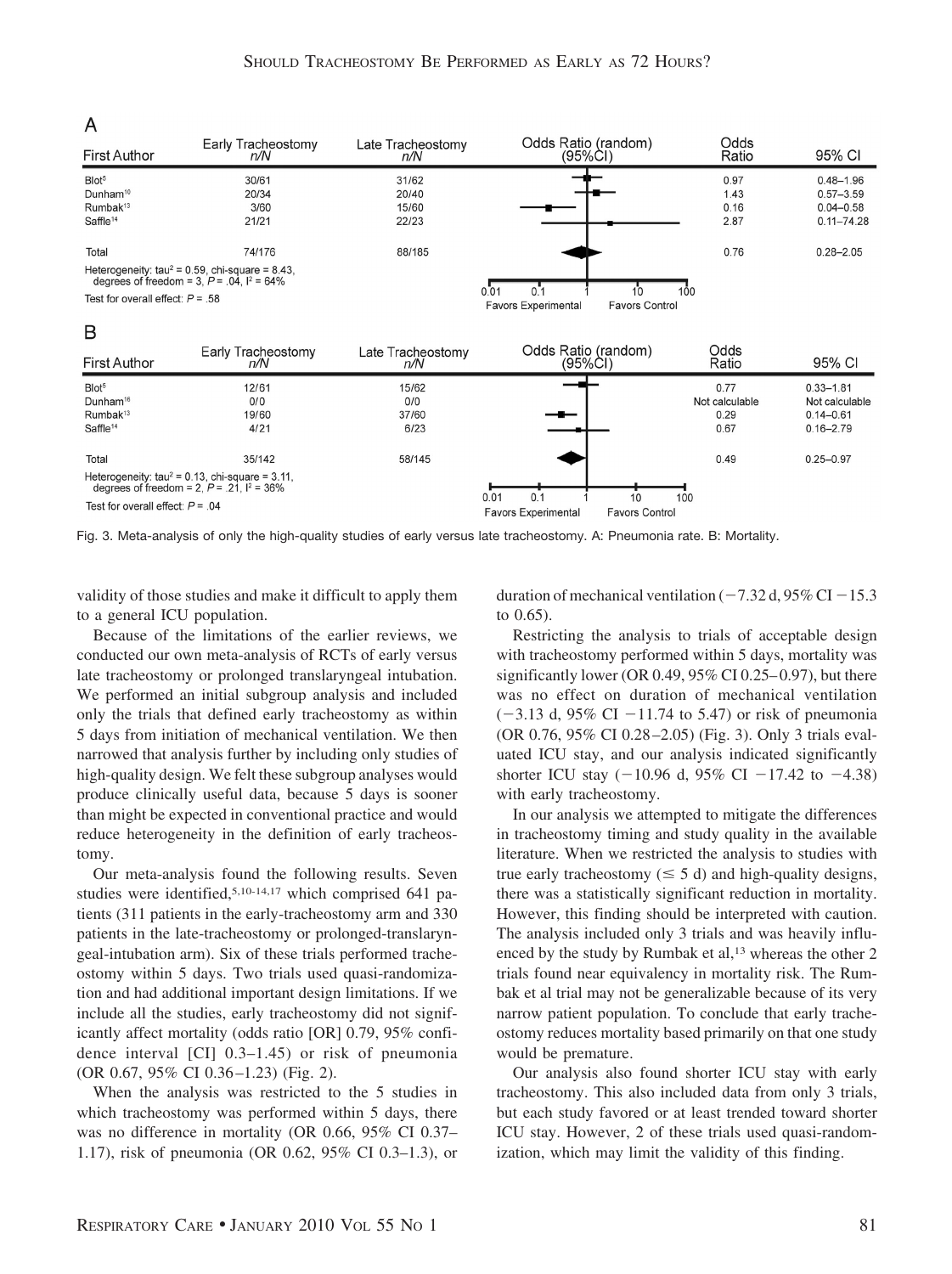

Fig. 4. Suggested tracheostomy algorithm. The acute respiratory distress syndrome (ARDS) score is based on data collected on day 4 and day 7 of ARDS, and includes ratio of arterial to alveolar  $P_{O_2}$ , required positive end-expiratory pressure, and chest radiograph progression.

One mechanism by which early tracheostomy could reduce ICU stay is by shortened duration of mechanical ventilation. Our meta-analysis did not indicate a statistically significant reduction in days of mechanical ventila-

tion, although there was a trend toward this when all trials were included. The shorter ICU stay indicated by our metaanalysis may be affected by shorter mechanical ventilation, given the near significance of that difference. Alternatively, shorter stay may be due to earlier transfer out of the ICU while still on mechanical ventilation, as many institutions will accept tracheostomized patients, who require less intensive care than translaryngeally intubated patients. In the study by Rumbak et al,<sup>13</sup> in the earlytracheostomy group the mean duration of mechanical ventilation exceeded the mean ICU stay, whereas it did not in the late-tracheostomy group. The importance of this method for expedited ICU discharge is unknown. Our analysis does call into question prior meta-analyses' finding of shorter mechanical ventilation, because this trend is less near to significance if only high-quality trials are included, which suggests this previously reported outcome may be due to study design flaws.

# **Does Lack of Harm, Patient Comfort, or Cost Justify Early Tracheostomy?**

One reason to consider early tracheostomy might be the fact that studies have not indicated harm, and some even suggest improved patient comfort and reduced need for sedatives. However, little is known about the longer-term risks and cost of early tracheostomy. To apply a uniform policy of early tracheostomy it is important to be able to predict which patients will require prolonged intubation, which remains challenging. Additionally, studies have used various (or not described) criteria when including patients predicted to require prolonged ventilation, so it is difficult to estimate the proportion of patients unnecessarily tracheostomized early or to use the literature to guide tracheostomy decision making. Patients unnecessarily tracheostomized might have an artificial airway longer than required and thus have higher risks and costs. Some data suggest lower ICU and hospital costs with early tracheostomy, but this is based on prospective cohort studies, which are subject to substantial bias. To date, no randomized controlled studies have examined longer-term costs. Few have evaluated longer-term risks, and these have produced limited findings. These uncertainties raise concern about viewing early tracheostomy as a non-inferior alternative to conventional prolonged endotracheal intubation, and about using improvements in less important short-term outcomes as justification for early tracheostomy.

#### **Summary**

The substantial heterogeneity and study design limitations of the available literature prohibit its application to all patients. Our meta-analysis attempted to control for these effects. Although it is influenced heavily by one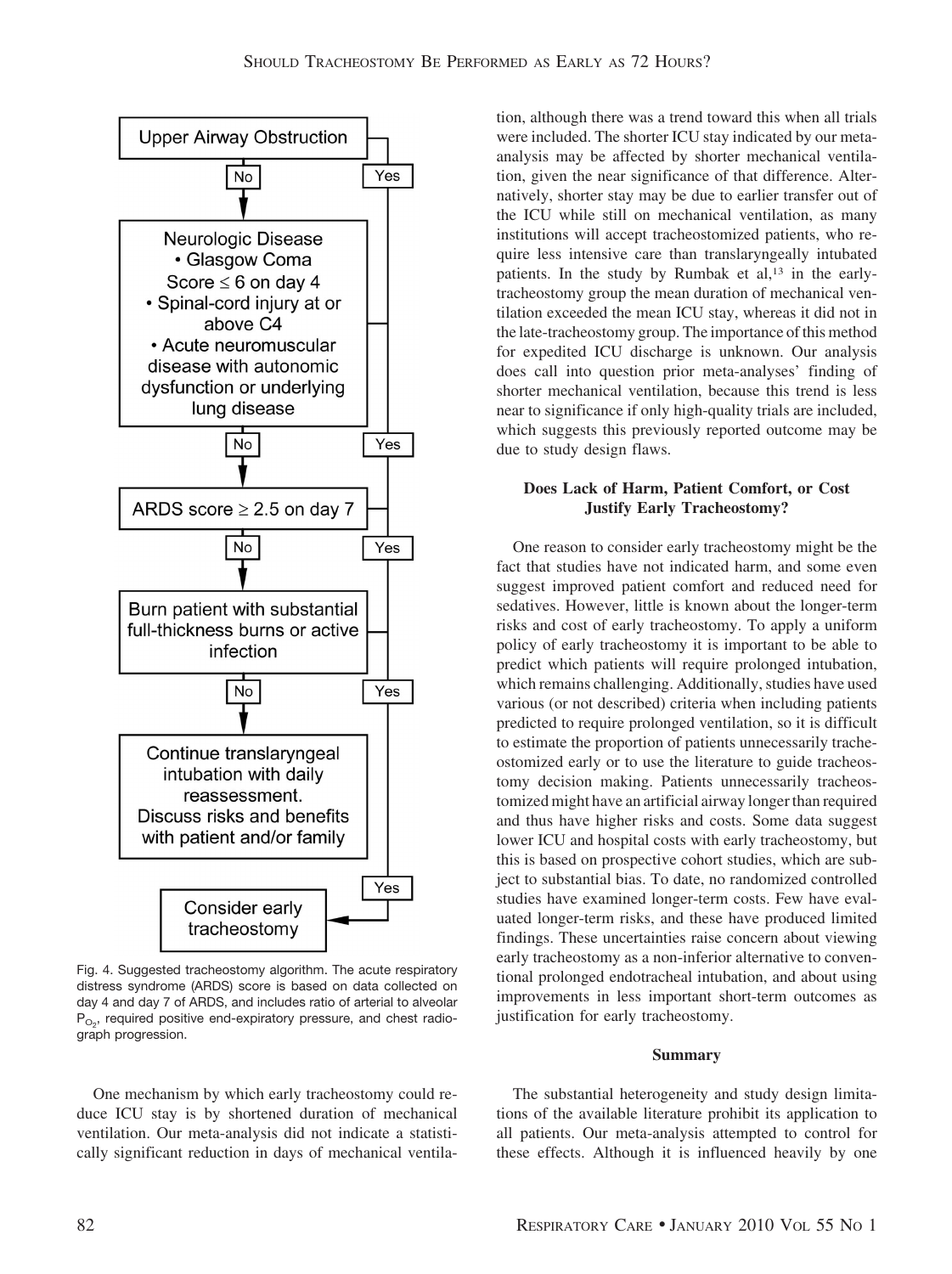study, we did find lower overall mortality with early tracheostomy. In addition, no reports suggest worse outcome with early tracheostomy. Two fairly large RCTs have just been completed that are likely to confirm this finding.<sup>19,20</sup> Based on the current data, we think it is reasonable to perform early tracheostomy in all patients projected to require prolonged mechanical ventilation. Unfortunately, identifying these patients is difficult, and we lack the needed prediction tools for many patient populations. Patients with neuromuscular causes for respiratory failure, severe head injury, burn, or upper-airway obstruction are more easily identified as candidates for early tracheostomy.<sup>21</sup> Heffner et al22,23 have proposed a scoring system to predict the likelihood of prolonged ventilation in patients with acute respiratory distress syndrome, which, if validated, may allow identification of patients who will benefit from early tracheostomy. Figure 4 shows our suggested algorithm for deciding when to perform tracheostomy in critically ill patients.

#### **REFERENCES**

- 1. Nieszkowska A, Combes A, Luyt CE, Ksibi H, Trouillet JL, Gibert C, Chastre J. Impact of tracheostomy on sedative administration, sedation level, and comfort of mechanically ventilated intensive care unit patients. Crit Care Med 2005;33(11):2527-2533.
- 2. Diehl JL, El Atrous S, Touchard D, Lemaire F, Brochard L. Changes in the work of breathing induced by tracheostomy in ventilatordependent patients. Am J Respir Crit Care Med 1999;159(2):383- 388.
- 3. Durbin CG Jr. Indications for and timing of tracheostomy. Respir Care 2005;50(4):483-487.
- 4. McWhorter AJ. Tracheostomy: timing and techniques. Curr Opin Otolaryngol Head Neck Surg 2003;11(6):473-479.
- 5. Blot F, Similowski T, Trouillet JL, Chardon P, Korach JM, Costa MA, et al. Early tracheotomy versus prolonged endotracheal intubation in unselected severely ill ICU patients. Intensive Care Med. Oct 2008;34(10):1779-1787.
- 6. Boynton JH, Hawkins K, Eastridge BJ, O'Keefe GE. Tracheostomy timing and the duration of weaning in patients with acute respiratory failure. Crit Care 2004;8(4):R261-R267.
- 7. Schauer JM, Engle LL, Maugher DT, Cherry RA. Does acuity matter? Optimal timing of tracheostomy stratified by injury severity. J Trauma 2009;66(1):220-225.

#### **Discussion**

**MacIntyre:** In the meta-analysis figures you presented I was struck that the one that keeps driving it towards positive is the Rumbak et al trial,<sup>1</sup> which I think was one of the larger trials. Why was that trial so different and very positive, whereas the others were borderline at best? I thought it seemed like a pretty good trial.

1. Rumbak MJ, Newton M, Truncale T, Schwartz SW, Adams JW, Hazard PB. A prospective, randomized, study comparing early percutaneous dilatational tracheotomy to prolonged translaryngeal intubation in critically ill medical patients. Crit Care Med 2004;32(8):1689-1694. Erratum in: Crit Care Med 2004;32(12):2566.

**Durbin:** I think that trial was with medical patients, who presumably had a higher incidence of chronic

- 8. Flaatten H, Gjerde S, Hemdal JH, Aardal S. The effect of tracheostomy on outcome in intensive care unit patients. Acta Anaesthesologica Scand 2006;50(1):92-98.
- 9. Aissaoui Y, Azendour H, Balkhi H, Haimeur C, Kamili Drissi N, Atmani M. [Timing of tracheostomy and outcome]. Ann Fr Anesth et de Re´anim 2007;26(6):496-501. *Article in French.*
- 10. Bouderka MA, Fakhir B, Bouaggad A, Hmamouchi B, Hamoudi D, Harti A. Early tracheostomy versus prolonged endotracheal intubation in severe head injury. J Trauma Aug 2004;57(2):251- 254.
- 11. Rodriguez JL, Steinberg SM, Luchetti FA, Gibbons KJ, Taheri PA, Flint LM. Early tracheostomy for primary airway management in the surgical critical care setting. Surgery 1990;108(4):655-659.
- 12. Sugerman HJ, Wolfe L, Pasquale MD, Rogers FB, O'Malley KF, Knudson M, et al. Multicenter, randomized, prospective trial of early tracheostomy. J Trauma Nov 1997;43(5):741-747.
- 13. Rumbak MJ, Newton M, Truncale T, Schwartz SW, Adams JW, Hazard PB. A prospective, randomized, study comparing early percutaneous dilational tracheotomy to prolonged translaryngeal intubation (delayed tracheotomy) in critically ill medical patients. Crit Care Med 2004;32(8):1689-1694.
- 14. Saffle JR, Morris SE, Edelman L. Early tracheostomy does not improve outcome in burn patients. J Burn Care Rehabil 2002;23(6): 431-438.
- 15. Griffiths J, Barber VS, Morgan L, Young JD. Systematic review and meta-analysis of studies of the timing of tracheostomy in adult patients undergoing artificial ventilation. BMJ 2005;330(7502):1243.
- 16. Dunham CM, LaMonica C. Prolonged tracheal intubation in the trauma patient. J Trauma 1984;24(2):120-124.
- 17. Dunham CM, Ransom KJ. Assessment of early tracheostomy in trauma patients: a systematic review and meta-analysis. Am Surg 2006;72(3):276-281.
- 18. Maziak DE, Meade MO, Todd TR. The timing of tracheotomy: a systematic review. Chest 1998;114(2):605-609.
- 19. Tracheostomy management in critical care (TracMan). http://www.tracman.org.uk. *Accessed November 4, 2009.*
- 20. Efficacy of early tracheostomy to reduce incidence of ventilator acquired pneumonia (VAP). http://www.clinicaltrials.gov/ct/show/ nct00262431. *Accessed November 4, 2009.*
- 21. King CS, Moores LK. Controversies in mechanical ventilation: when should a tracheotomy be placed? Clin Chest Med 2008;29(2):253- 263.
- 22. Heffner JE, Zamora CA. Clinical predictors of prolonged translaryngeal intubation in patients with the adult respiratory distress syndrome. Chest 1990;97(2):447-452.
- 23. Heffner JE, Brown LK, Barbieri CA, Harpel KS, DeLeo J. Prospective validation of an acute respiratory distress syndrome predictive score. Am J Respir Crit Care Med 1995;152(5 Pt 1):1518- 1526.

obstructive pulmonary disease, and used treatment protocols. Some of the reported results didn't show much improvement, and the trial was not used in several of the meta-analyses because of a lack of relevant outcome information.

**Moores:** Right, it didn't report all the outcomes.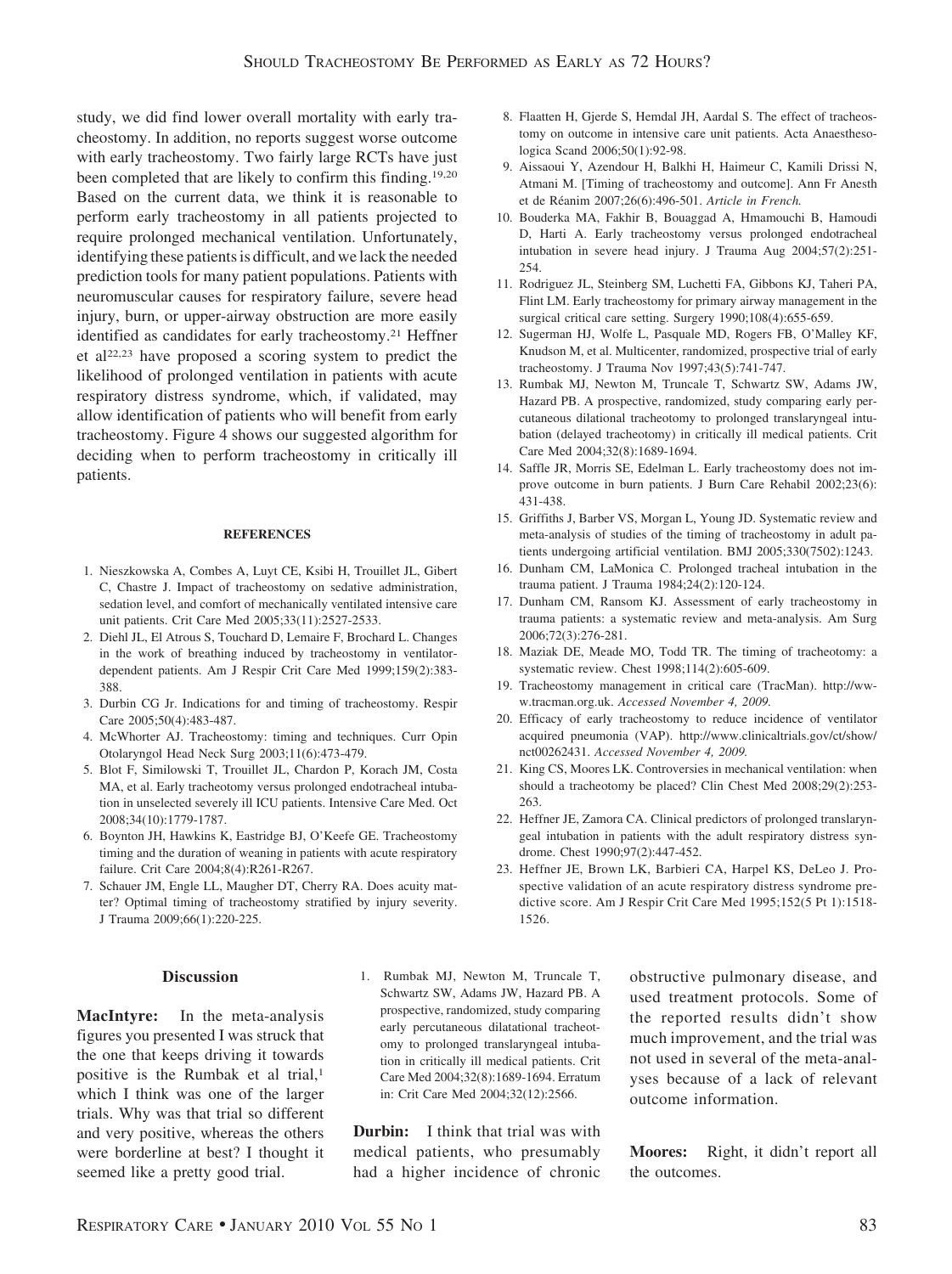**Durbin:** So there wasn't a lot of data to add in most categories. The one review in which it was included it probably contributed 30% of the patients, and that's why it seems to have such an impact. This study probably includes a more homogenous group of patients, so it makes sense that it would have a more predictable outcome.

**Gay:** What these studies seem to forget is that these are the most expensive patients in the hospital, and there haven't been very good cost/ benefit analyses of them. These patients can be in the hospital for many days, and whether tracheostomy saves you anything needs to be much clearer.

**Moores:** That's an interesting point. When we finished this meta-analysis, we said, wow! Although we did it a little bit differently, and we thought we were more strict in our definitions, we came up with the same thing as Griffiths et al.<sup>1</sup> Then we thought that maybe one spin on this would be to look at cost-effectiveness and decision making. The tough thing is that when you try to do modeling and cost-effectiveness analyses, you need a difference in some outcome, and the only differences we see are in ICU stay and duration of ventilation, which may be important. We decided to hold off and include the data from the 2 new trials coming out, and then try to add cost into that.

1. Griffiths J, Barber VS, Morgan L, Young JD. Systematic review and meta-analysis of studies of the timing of tracheostomy in adult patients undergoing artificial ventilation. BMJ 2005;330(7502):1243-1247.

**Gay:** The 21-days rule came from the chronic ventilator project. You couldn't get a tracheostomy for a MediCare patient unless you waited 21 days to move them to one of these facilities. Part of this tracheostomy argument would be, can you get them out of the hospital quicker and get them to a rehabilitation area faster? Otherwise, all we're doing is generating huge expenses.

**Hess:** Have any of the trials looked at how many of these patients leave the hospital with a tracheostomy? When these patients get off the ventilator and probably don't need the tracheostomy anymore, there seems to be reluctance about just taking out the tracheostomy tube.

**Gentile:** Dean, we looked at 125 patients who went home with a tracheostomy and found that, unless they had some kind of spinal injury or head injury, for the most part the tracheostomy was removed if they weren't on a ventilator. So the tracheostomy was removed rather quickly. A lot of times we enrolled them and then shortly thereafter, or even before they left the hospital, they weaned and were off the tracheostomy.

**Hess:** I think it varies a lot from hospital to hospital. An observation we've made is that there's a reluctance to take out the tracheostomy tube. We have some survey data<sup>1</sup> that shows that, once you go to rehabilitation, the likelihood of getting decannulated really goes down.

1. Stelfox HT, Crimi C, Berra L, Noto A, Schmidt U, Bigatello LM, Hess D. Determinants of tracheostomy decannulation: an international survey. Crit Care 2008;12(1): R26.

**Sessler:** I would think that local practice patterns would influence it. For example, if you don't have a ventilator skilled nursing facility available, the costs don't matter as much if the patient is out of the ICU but remains in the hospital. If you have a readily available ventilator skilled nursing facility, then you have an exit plan that might influence the timing of tracheotomy.

The availability of percutaneous tracheotomy may play a role as well. I think the Rumbak study was with percutaneous tracheotomy, which are probably the majority of ICU tracheotomies nowadays. Easy availability might influence it because it's in our hands, we do it, and we don't have to wait for an operating-room date.

**Moores:** I agree. Current practice is all over the place, so I didn't focus on that. I just compared one to the other. But the reviews of practice patterns suggest they're affected by what's available. The people who do a lot more percutaneous tracheotomies are doing a lot more tracheotomies, and some of them earlier.

**Epstein:** Lisa, you pointed out that it's not possible to blind these studies. How many of these studies used rigorous protocols for weaning and sedation? I see a strong possibility of bias.

**Moores:** I agree, and I think not many of them describe it well enough, so there's a possibility of bias. When you look at the duration of mechanical ventilation, not only do we say the sedation comes off more quickly, but they also wean more quickly. Most of us are probably less afraid of weaning a patient with a tracheostomy more quickly. There's not much to lose if we disconnect them from the ventilator and they don't do well: we just put them back on. But extubation and having to re-intubate has a lot more risk.

How much of that goes into people's decision making and how much it affects how aggressive they are in the tracheostomy arm in getting them off the ventilator is impossible to discern. Only one trial described any set protocol. I didn't know whether the TracMan [Tracheostomy Management in Critical Care] trial<sup>1</sup> had a set weaning protocol. I think they did, but I didn't find it.

1. Tracheostomy management in critical care (TracMan). http://www.tracman.org.uk. *Accessed October 20, 2009*.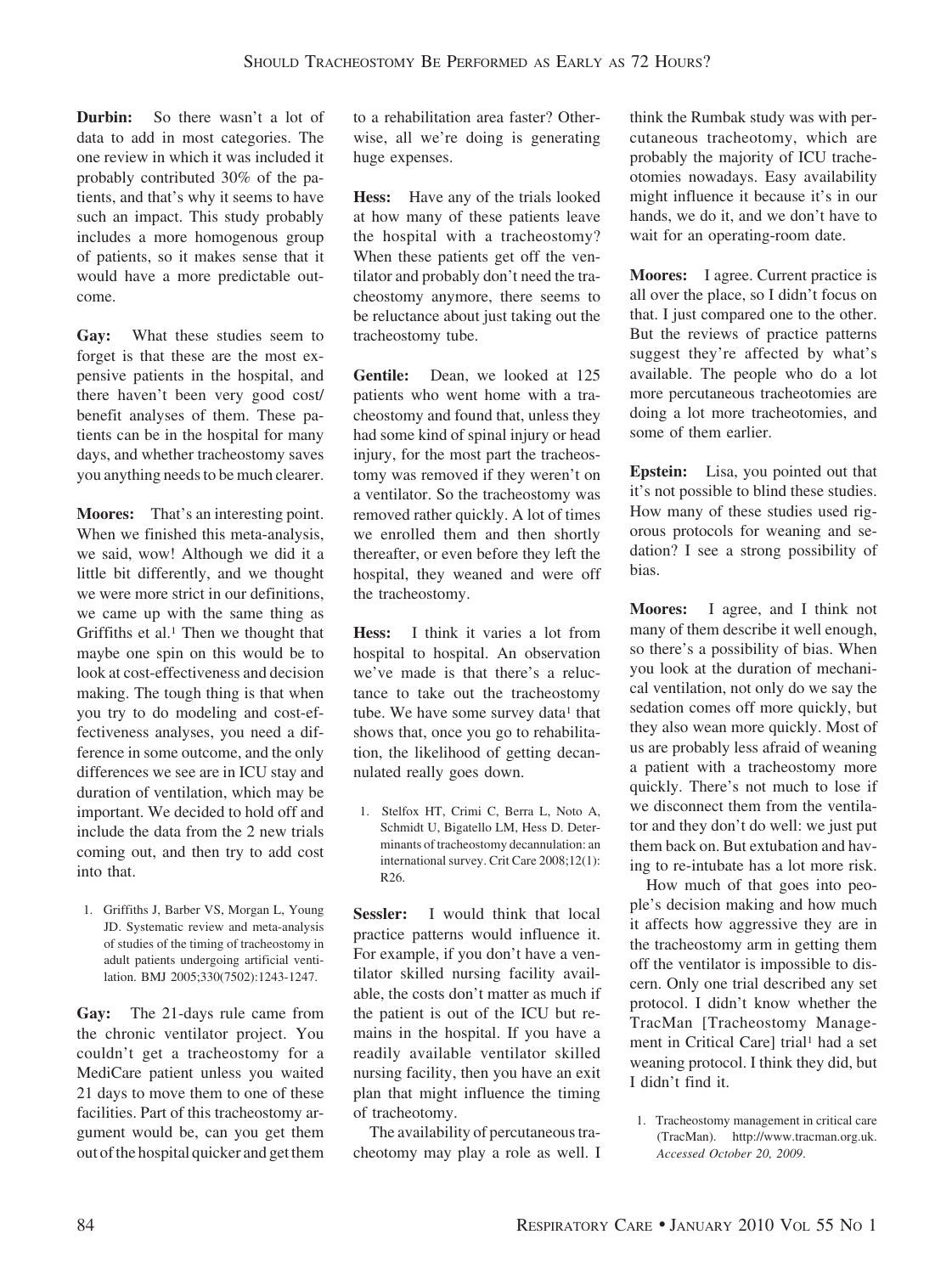**Durbin:** In that trial the primary investigators had an agreed-upon plan, but the study included about 55 institutions, so it's unlikely that the weaning plan was rigorously applied.

**MacIntyre:** Maybe it's a false positive, but if it makes you do the right thing, then maybe it's OK.

**Durbin:** We don't have data to say that an early tracheotomy is a bad thing. I remember people saying that was true years ago when I talked about this. My perspective was, do we have data that suggests it's bad to do an early tracheotomy? Now, anybody who does tracheotomies knows that every once in a while you have a bad outcome and that can turn you off to doing tracheotomies, especially in a patient who only needed it for a week. But the published data does not suggest that bad outcomes are particularly common, and they certainly aren't as common as they were 20 years ago, and some of these data go back 20 years.

We're comparing apples and oranges; there've been huge changes in our practice in the past 15 years. Metaanalysis of all those studies that look for things such as sedation fail because there was no concern about sedation 15 years ago: we just did it. There was no understanding of how much that contributes to our process of weaning and extubation.

**Epstein:** I'm not sure that would force you to go faster. For example, you might make the argument that a tracheotomy might in some ways slow you down, because there are now a couple of studies that looked at patients who were transferred to longterm weaning units. One was an Italian study, by Vitacca et al.<sup>1</sup> The other one is Bigatello's study from the unit at Massachusetts General Hospital.2 That study found that about 10%, and Vitacca's study found that about a third of patients who got to the unit were

weaned from the ventilator within 24 to 48 hours.

That makes me think that as soon as the tracheostomy has been placed in the acute setting, people slow down and say, "they're going to get transferred, so they'll take care of it at the long-term acute care facility." So I wonder which way the bias would go?

- 1. Vitacca M, Vianello A, Colombo D, Clini E, Porta R, Bianchi L, et al. Comparison of 2 methods for weaning patients with chronic obstructive pulmonary disease requiring mechanical ventilation for more than 15 days. Am J Respir Crit Care Med 2001;64(2):225-230.
- 2. Bigatello LM, Stelfox HT, Berra L, Schmidt U, Gettings EM. Outcome of patients undergoing prolonged mechanical ventilation after critical illness. Crit Care Med 2007; 35(11):2491-2497.

**Moores:** I think it could go either way, but your point is valid: it's not measured. We don't know what's going on in that decision making process, and there weren't standard protocols for weaning in most of these studies. The duration of mechanical ventilation is important in several ways and affects cost, but I think it's much harder to interpret in this setting. I don't know what to do with them, so I'm focusing more on pneumonia and mortality.

**Fessler:** It seems that all these studies focus on the short-term costs and benefits of one approach or the other, but there are also long-term costs, such as the risk of tracheal stenosis, which may be more common, and the risk of injury to the vocal cords, which may be less common but is harder to repair. A complete analysis of costs and benefits has to follow patients longer and determine the true incidence and costs of those complications.

**Siobal:** In the trials where the goal was to enroll large numbers of patients, why did they stop early? Was it lack of enrollment? Was it that families wouldn't consent or the physicians didn't want their patients tracheotomized early or late, or they wanted to make those decisions themselves?

**Moores:** In the brain-injury trial it sounded like people had their own thoughts about doing early tracheotomies, so they didn't want to enroll their patients and possibly have them randomized into the delayed-tracheotomy arm. The TracMan report didn't say, or I didn't find it. The TracMan Web site shows their enrollments at each month. Each month they sent out flyers and gave this smiley-face award to the center that enrolled the most each month. It certainly looks like they did a good job of trying to meet their enrollment goals. The numbers were just not there, and they don't say why. Hopefully, when they release the data, they'll explain that problem.

**MacIntyre:** I suspect that it's like the CORTICUS [Corticosteroid Therapy of Septic Shock] trial.1 People have prejudices about what they think is right. With percutaneous tracheotomies and reimbursement rates being what they are, I think people are just unwilling to enroll.

1. Sprung CL, Annane D, Keh D, Moreno R, Singer M, Freivogel K, et al; CORTICUS Study Group. Hydrocortisone therapy for patients with septic shock. N Engl J Med 2008;10;358(2):111-124.

**Epstein:** It seems to me we need a reliable way to predict who will require prolonged mechanical ventilation. We certainly don't want to do a tracheotomy on day 3 on a person who's going to be off the ventilator on day 5, or the person who's going to die on day 5 either, because that's just needless cost, pain, and suffering. Is anybody here confident that we have a good system for predicting prolonged mechanical ventilation? The exception is the patient with Guillain-Barré syndrome and rapid deterioration; we know that person's going to be on a ventilator for weeks.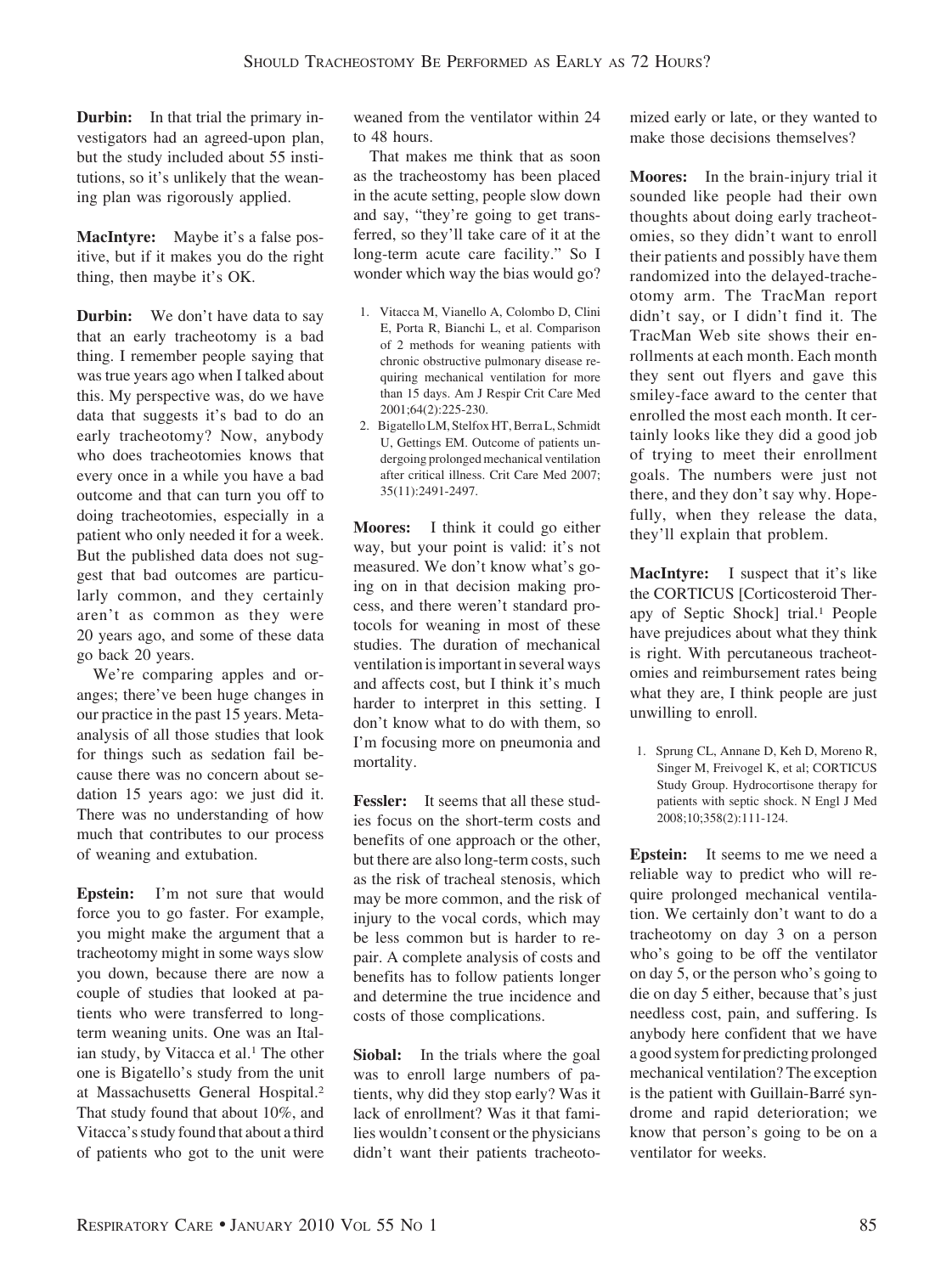**MacIntyre:** That was one of the things that impressed me about the Rumbak study. They seemed remarkably good because most of the group that got randomized to late tracheotomy ended up getting a tracheotomy. So their criteria seemed to work.

**Epstein:** I think there's a problem with that study. I don't have the data, but I'm not so sure about what you said.

**Hess:** No, I don't think Rumbak was like that at all.

**Epstein:** I don't think so either.

**MacIntyre:** No, most—the majority— of patients who got randomized to late tracheotomy, got tracheotomies.

**Hess:** But they got extubated in the first 7 days, as I recall.

**Epstein:** I think that was the problem. They had a very hard time accurately predicting.

**Moores:** Maybe that's a reasonable argument against it: to say that we can't even decide*who* first of all. There are some data from some populations that can help us, mostly neurologic patients and a small group of burn patients. Heffner and Zamora did some work<sup>1</sup> with patients with ARDS, but it was about 10 years ago and I haven't seen it used much or validated much beyond that original work, so I don't have tons of confidence in it.

After reviewing the literature on this, I think we are really no further along than when Heffner wrote the same thing 16 years ago.<sup>2</sup> You have to individualize it and do your best when predicting the likelihood of prolonged ventilation. Sometimes we'll be right; sometimes we won't.

1. Heffner JE, Zamora CA. Clinical predictors of prolonged translaryngeal intubation in patients with the adult respiratory distress syndrome. Chest 1990;97(2):447-452.

2. Heffner JE. Timing of tracheotomy in mechanically ventilated patients. Am Rev Respir Dis 1993;147(3):768-771.

**Sessler:** There were 2 criteria. One was a low Glasgow coma score, and the other was something like a very high APACHE [Acute Physiology and Chronic Health Evaluation] score plus a low  $P_{aO_2}/F_{IO_2}$ . I'm not sure how useful these are for predicting when early tracheotomy is attractive; I don't think they have been validated.

**Fessler:** Maybe the best predictor would be a tracheostomy scar.

**Siobal:** About percutaneous tracheotomies: if they were done at San Francisco General Hospital, a lot more tracheotomies would be done earlier. How many of your institutions do percutaneous tracheotomies at the bedside? Almost everybody.

**Durbin:** I think the review suggests that now we are further along, because now "early" tracheotomy means 3 or 4 days, not 7 to 14 days, because we're more comfortable with tracheotomy placement and removal than we were 15 years ago. That's probably good, but it has a down side, which is that we don't really know what the longterm problems might be.

We certainly haven't evaluated the economic impact of either doing or not doing tracheotomy. At my institution it's about getting patients out of the ICU quicker, which lets us get more people in, and that number has fallen—not because we have data that early tracheotomy is a good thing to do— but, instead, because we can get the next patient in, which has been a problem for the past 10 years.

**Gentile:** Tracheostomy is not usually done during the acute illness, unless it's a trauma or in the surgical ICU. While they're there they'll do a tracheotomy if they know the patient's going to be there a long time. It might be the patient who's sort of "smoldering" for a long time, versus one on higher ventilator settings, when you're just trying to see if they're going to survive. Do you agree? I wrote an editorial in 2004 that said a lot of what's being said here today, so I feel pretty smart right now.<sup>1</sup>

1. Gentile MA, Cheifetz IM. Optimal positive end-expiratory pressure: the search for the Holy Grail continues (editorial). Crit Care Med 2004;32(12):2553-2554.

**Gay:** Depending on what hat I'm wearing, there may be different goals. I may have a sole goal of getting them out of the ICU one week and then saying, "what are you doing to me?" the next week when I'm on the chronic ventilator side. The person who did the tracheotomy may have had little discussion about placement, and this is what on the other end of these longterm complicated patients is killing us financially. The outcome that's happening more often than I'd like to see is the patient who spends weeks or months getting weaned off, and then you read their obituary the following week, after they went home, or you must place them in a skilled facility far from their home and they decide to withdraw instead.

**Sessler:** For predicting who might be good early-tracheotomy candidates, in 1992 Johnson et al<sup>1</sup> used  $P_{aO_2}/F_{IO_2}$ less than 175 mm Hg and Glasgow coma score less than 9 at 48 hours, and reported a positive predictive value of 91% and a negative predictive value of 96%, but that was long ago. Rumbak's entry criteria included APACHE score  $> 25$ , which means pretty darn sick patients, in terms of his randomization. Among those randomized to late tracheotomy, 10 of 60 were extubated by day 14.

<sup>1.</sup> Johnson SB, Kearney PA, Barker DE. Early criteria predictive of prolonged mechanical ventilation. J Trauma 1992 Jul;33(1):95- 100.